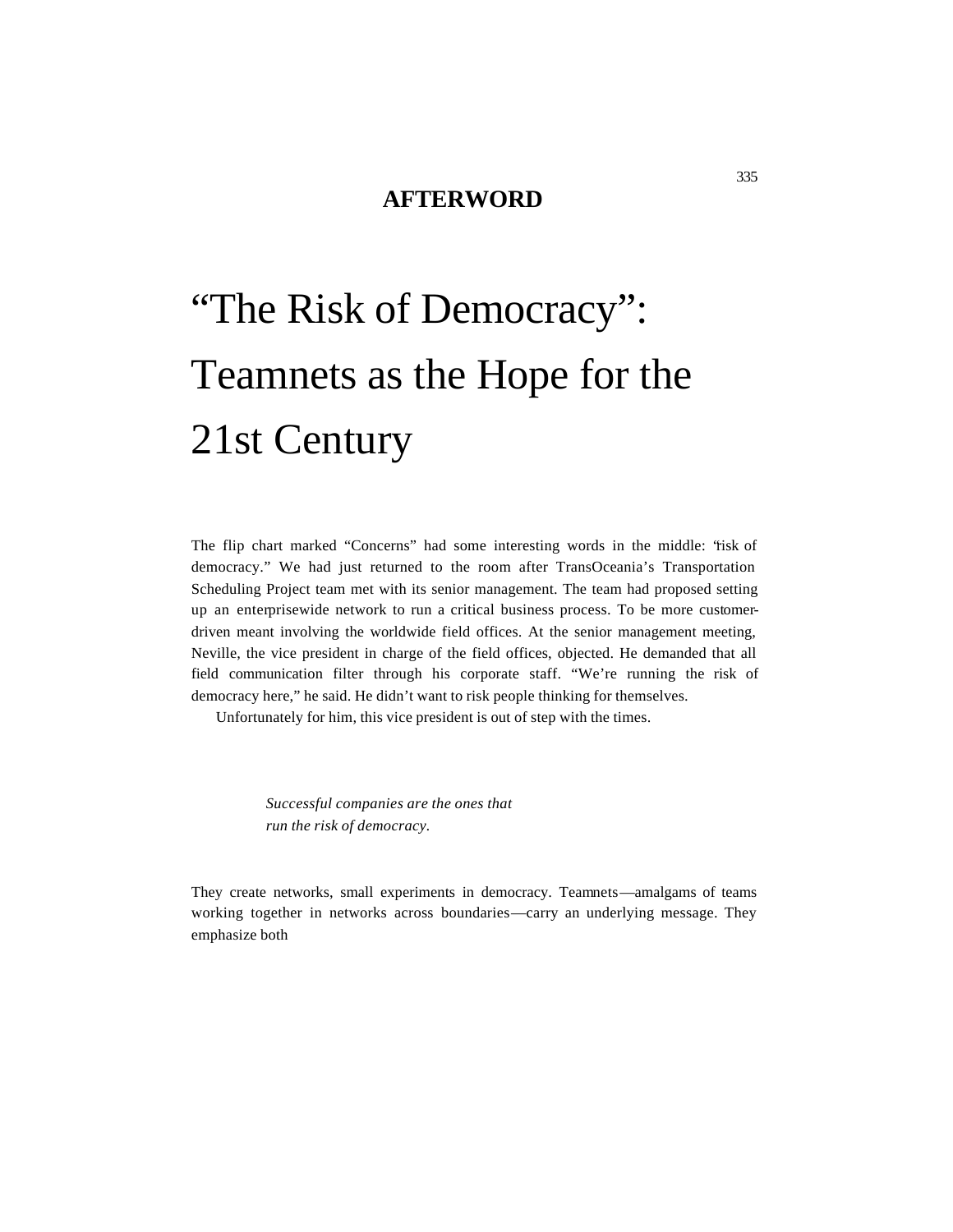the empowerment of the group and its members—as peers (which is why networks are so often simply contrasted with hierarchies).

Business leads the way in using networks as the cornerstone of a broad new organizational strategy. Grass-roots networks show the incredible power of how ideas galvanize energy at minimal cost. Personal networks enable us to be both local and global in our associations, to play many roles in many stories, sometimes leveraging awesome power. Just ask Bill Clinton.

# **Revolution by Design: The Clinton Teamnet**

In the 1992 election victory of Bill Clinton over George Bush, the American people sent a clear signal for change. Among politicians, *known* to be astute networkers, Bill Clinton is an extraordinary one. His own vast network of contacts provided the organizational base for his presidential campaign. By tapping into both people and technology networks, he had unparalleled reach.

Fundamentally, Bill Clinton is now and has always been a net-worker. His story is one of dogged pursuit of a purpose and the disciplined use of networking to get there. We can personally attest to how long he has been honing his networking skills.

Like several hundred other Americans, we (Jeff and Jessica) met as students at Oxford University in 1968. Jeff was a Fulbright Scholar studying political philosophy; Jessica was an undergraduate studying on a one-year exchange. Shortly after Bill Clinton arrived as a Rhodes Scholar in the fall of 1968, Jeff met him at a Rhodes House function on Oxford's Parks Road. After talking a few minutes, Bill pulled out a black address book.

"What are you doing here at Oxford, Jeff'?" Bill said.

"I'm at Pembroke on a Fulbright," Jeff said. The Fulbright program had assigned Jeff to Pembroke College, where J. William Fulbright, the Arkansas senator, had studied, even housing him in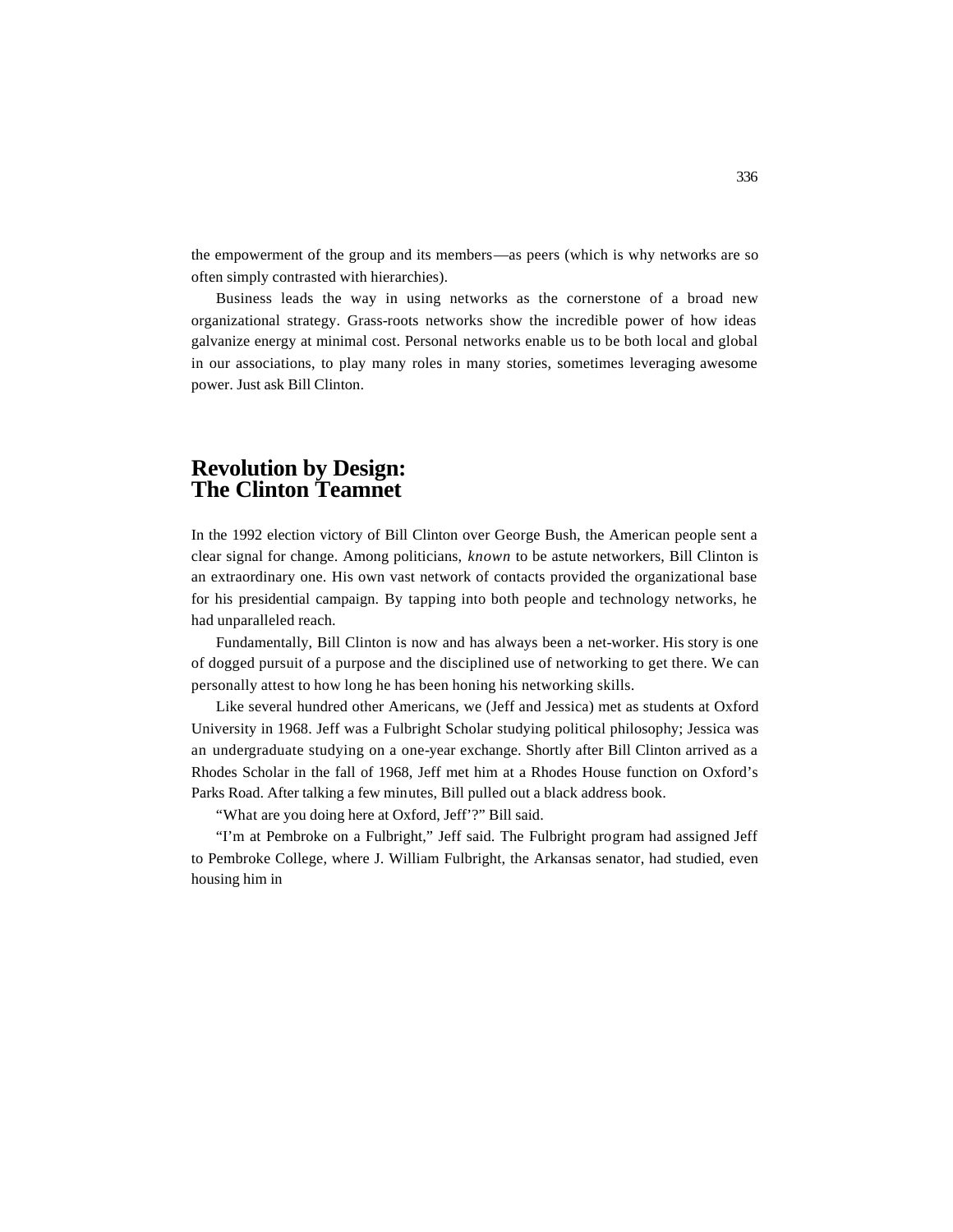Fulbright's room. Ironically, Bill had interned for Fulbright the previous summer.

Bill wrote down the name of Jeff"s Oxford college, then asked about his undergraduate school, and his major.

"Bill, why are you writing this down?" Jeff asked a bit skeptically.

"I'm going into politics and plan to run for governor of Arkansas and I'm keeping track of everyone I meet," Bill explained.<sup>1</sup>

Bill Clinton's little black book must be very large now. Today, he can turn to aides, handing them people's business cards, letters, proposals, and even resumes as people give them to him. It is impossible to read an article about Clinton that doesn't reference his prodigious networking skills.

- ?"The human switchboard" is how one aide describes Clinton a few days after his 1992 election.<sup>2</sup>
- ?"Clinton comes to the job as the most thoroughly 'networked' politician of his era," David Broder, one of America's most respected political columnists, writes in the *Washington Post:*

"He has been part of every major movement in his party from the McGovern campaign on the left to the Democratic Leadership Council on the right."<sup>3</sup>

Clinton's personal networks, now a highly visible group known collectively as FOBs (Friends of Bill), demonstrate the power of overlapping and interweaving different aspects of one persons life:<sup>4</sup>

?His upbringing in his home state of *Arkansas,* population 2.6 million; ?His alma mater, *Georgetown University,* where he was class president in 1968; ?His two years as a *Rhodes Scholar* at *Oxford,* perhaps his most famous network; <sup>5</sup> ?His days at *Yale Law School,* where he met Hillary Rodham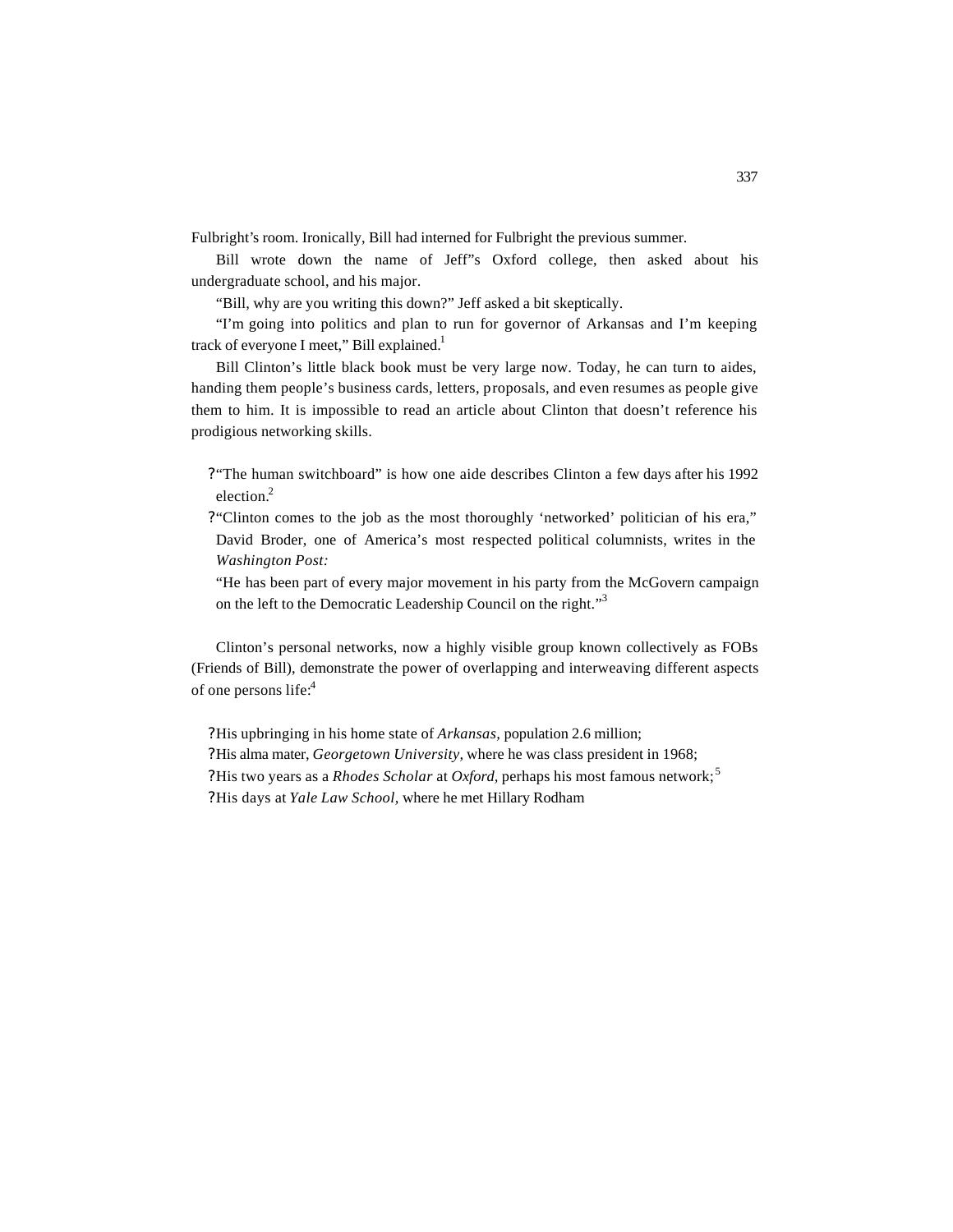(who was the first student to give a commencement address at her alma mater, *Wellesley College),* whom he would marry;

? His early days in *Democratic Party* politics, first working on Joe Duffy's Senate race in 1970, and then on George McGovern's presidential bid in 1972;

? His years as *governor* of Arkansas, beginning in 1979 (a post he holds for 13 years, with the exception of one loss after his first term), from which he builds a national base;

? His participation in the *Democratic Leadership Council* (DLC), positioned as a "third way" between traditional liberal and conservative politics; and

? His 1992 *presidential campaign,* which put him on the world stage.

Clearly, Clinton had been plaiting his political braid for a long time before he announced his candidacy, weaving together many differing constituencies. Like most campaigns, his depended heavily on networking, informally observing the Five Teamnet Principles.

- ? A very clear *purpose* focused the campaign. Clinton mentioned it in every stump speech. Someone wrote it on a white board in Little Rock headquarters as a reminder to campaign workers. "We all understood the message, the overarching theme: 'It's the economy, stupid.' Little Rock never wanted us to go off on a tangent," says Bob Randolph, a genuine local FOB who knew Clinton since they were both Rhodes Scholars at Oxford. After going to hear Clinton speak in Seattle, Washington, in early 1992, Randolph, a Seattle attorney, signed up to help, organizing Northwest Business Leaders for Clinton, and serving as deputy campaign director in Washington State.
- ? Some 3,000 independent volunteers *(members)* poured into Little Rock to help, with many thousands more shoring up the operation in each of the 50 states, then disbanded just as quickly when the campaign was over. "If you looked at the individual parts of the campaign, there were some weak links. Not every-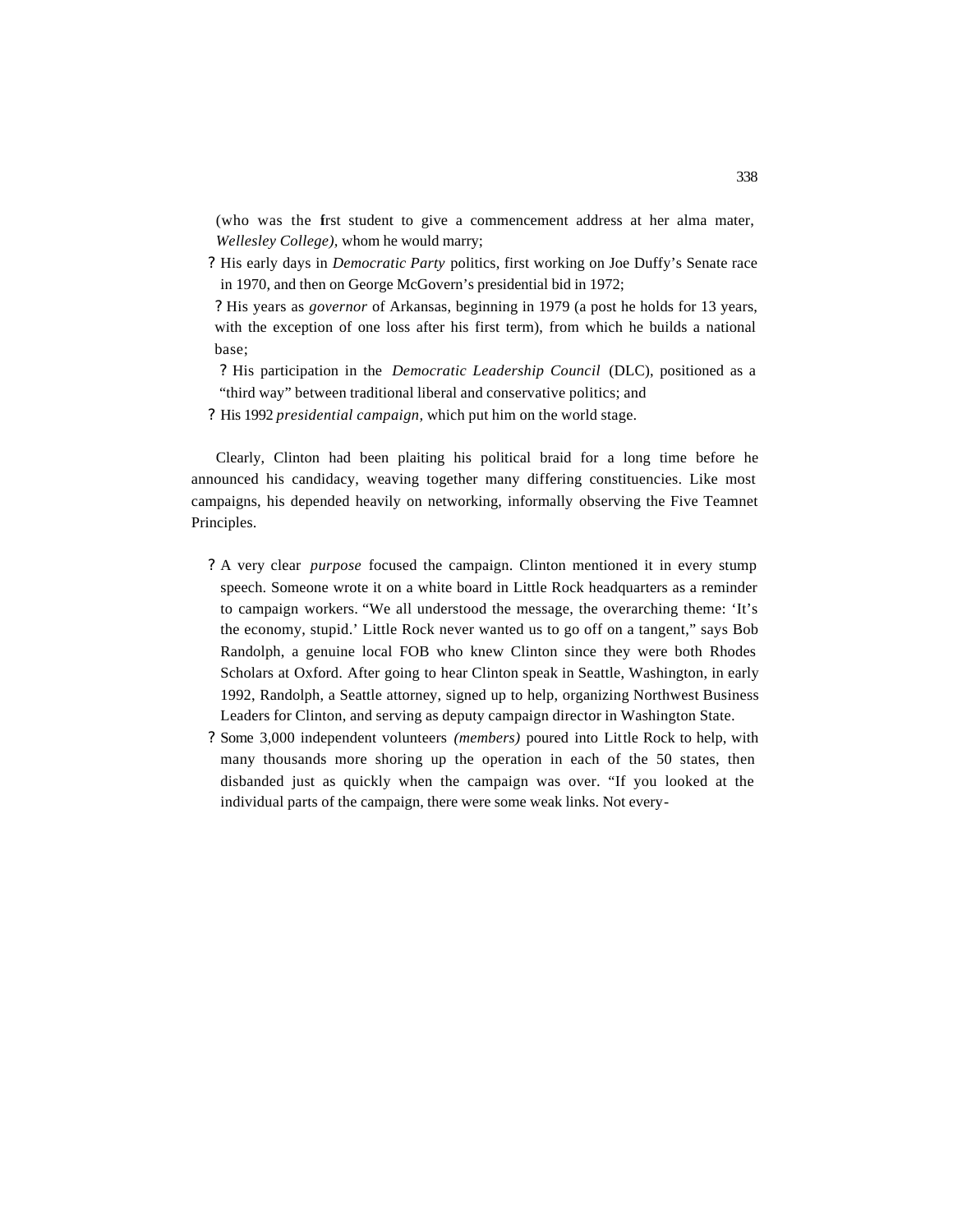one in the world could drop everything for five months and move to Little Rock, so there were some people there who were just bodies. What it made me realize is that you don't need rocket scientists, but you do need teamwork and team players," Randolph says.

? Fax machines, cellular phones, and telephone conference calls kept the regional and state operations in constant touch with Little Rock headquarters, providing a very disciplined use of intense two-way communication *links* between Little Rock and the state coordinators every day.

- *? Many leaders* populated the campaign, dealing with everything from political strategy to scheduling to fund raising to coordination. "At one point, the Little Rock hierarchy became atomized and factionalized. Running the campaign by committee was too slow. It required too many checks from too many people with too many titles. Finally, they put the political management in the hands of James Carville, the most astute political manager, and it worked," Randolph recalls.
- ? Multiple *levels* of the existing hierarchy were recruited to endorse and support the campaign—from five-star generals and corporate CEOs to the usual parade of national, state, and local politicians.

Clinton's campaign also combined hierarchical control with the creativity of networks. "It was a damn close-run campaign," Randolph says. "There was no true autonomy. In fact, it was almost like a military organization. We were operating within certain parameters. Loose cannons were not tolerated. But this was also different from a military organization because everyone was a volunteer, not a draftee. We recognized that if you are running a national campaign across 50 states with limited resources, it had to be centralized because there was a tremendous risk of failure."

It did not fail, with networking and hierarchy each playing its appropriate part.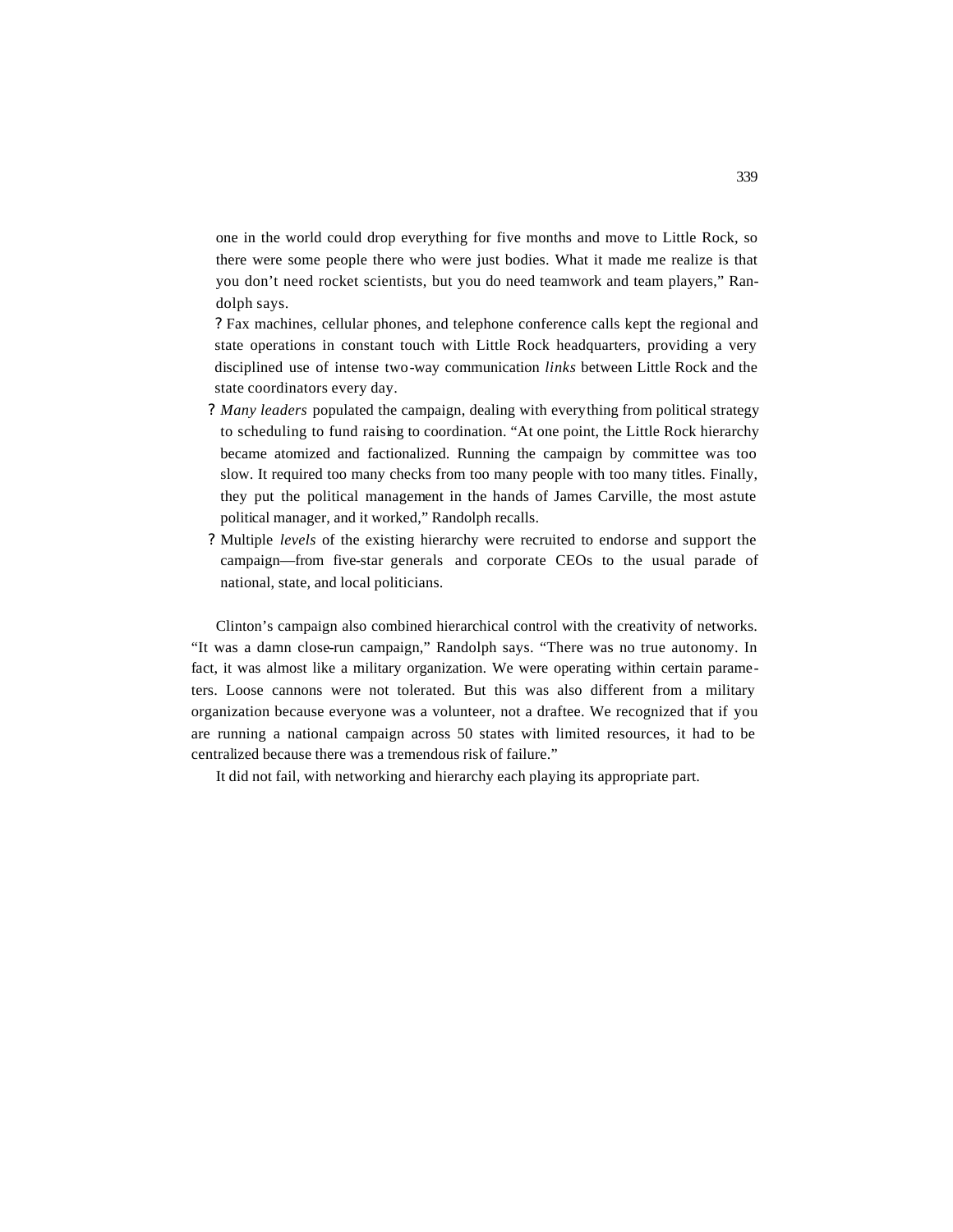# **Some Free Advice for the Consummate Networker**

Will history remember Bill Clinton, the great facilitator, as the "network president"?

If he ultimately depends only on the power of his personal networks, the answer is no. If he extends his personal networking strength to encompass an organizational networking strategy, the answer is yes. The Clinton administration will fail to achieve its potential if it cannot activate the *teamnet factor* within a federal bureaucracy that interacts with business, labor, education, myriad other special interests, and ultimately all the people. Despite the bad press usually reserved for the federal bureaucracy, countless effective networks function among career civil service workers. A highly effective network at the executive level will empower similar behavior within and among departments that can benefit only from working together. If boundary crossing, horizontal management works for business, it will work for government.

> *Clinton's biggest challenge is not the economy, foreign hot spots, or other domestic issues; rather, it is the ability to organize to do something about these things.*

### **CLARIFY PURPOSE: "IT'S THE ECONOMY, STUPID"**

"Economy" is the single word that stands for focus and *purpose* in the Clinton administration. By clarifying their purpose into a clear set of goals, Clinton and his core set of advisers set out a strategy. Then, they must revisit that purpose often. At the end of 1992,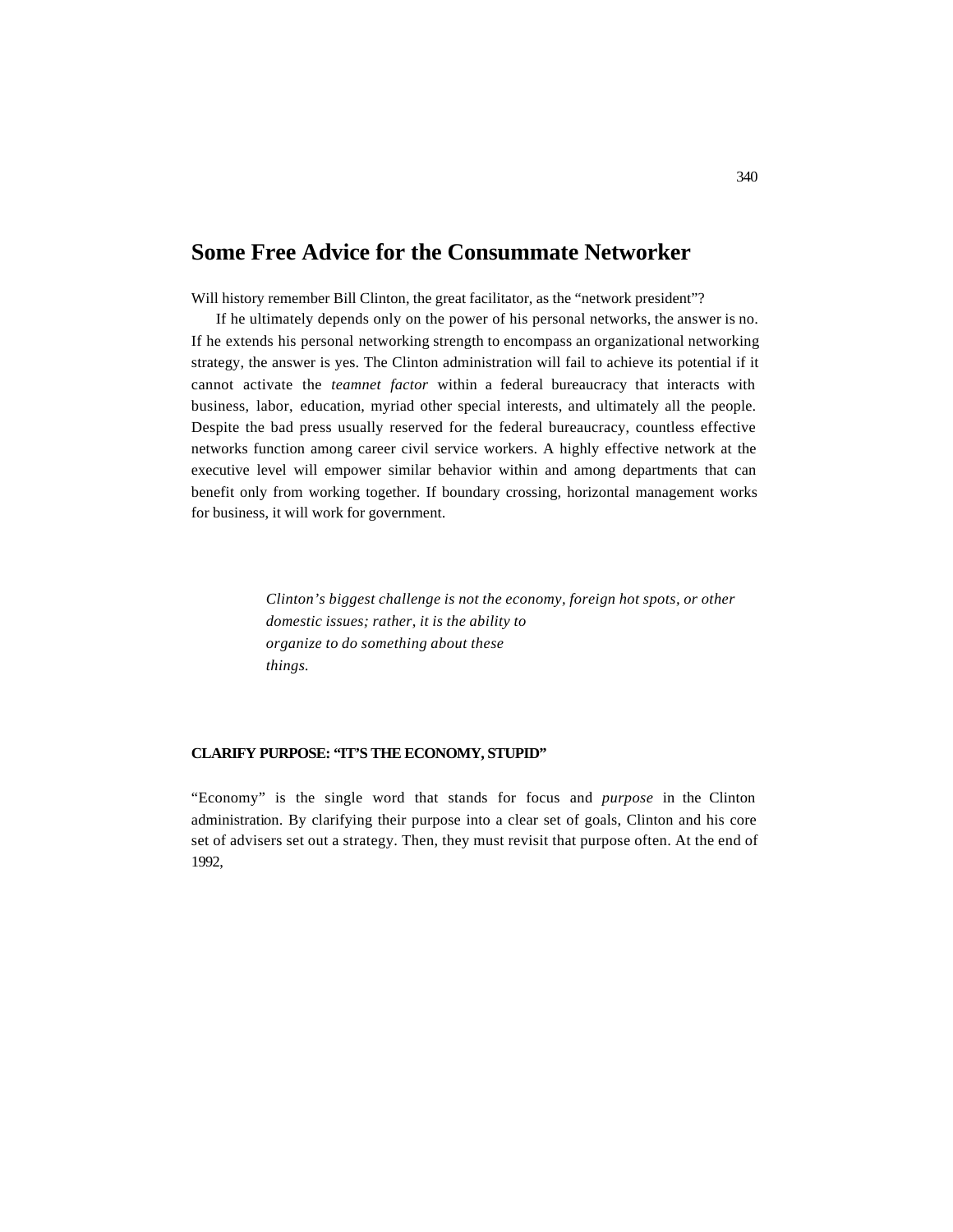Clinton sponsored and chaired a two-day preinauguration, 300-person teach-in on the economy, precisely the type of get-all-the-information-on-the-table session that is the first step in launching teamnets. The more cross-government, cross-industry, cross-public task forces working on problems, reorganizing the government, and proposing action, the more successful the Clinton administration will be.

In an enterprise as large as the federal government, with the vast array of, quite literally, suppliers and customers, the top government teams must set clear goals that others can articulate and make specific at every level—by those who need to put them to work. Planning needs to involve the whole enterprise—the refinement and use of the natural network resource of commitment to shared purpose. Planning is most effective when it hears and integrates the "voice of the customer" —a 255—million—person market—from the very beginning.

Participation is a big part of purpose.

*Invite everyone, some will show up, and a few will stay to do the hard work. Everyone feels involved.*

Getting people involved in figuring out how best to do something is half the battle of getting something done. A well-articulated vision harnesses the power of teamnets, making participatory planning manageable. Research shows that what is most important to people is the feeling that they *can* participate, not that they actually *do* participate.

Don't be afraid to raise expectations. People can do great things by themselves when they have a clear view of the whole. A long-term plan with four-, eight-, and twelve-year targets will help. This future-look provides the context for making short-term trade-offs and decisions.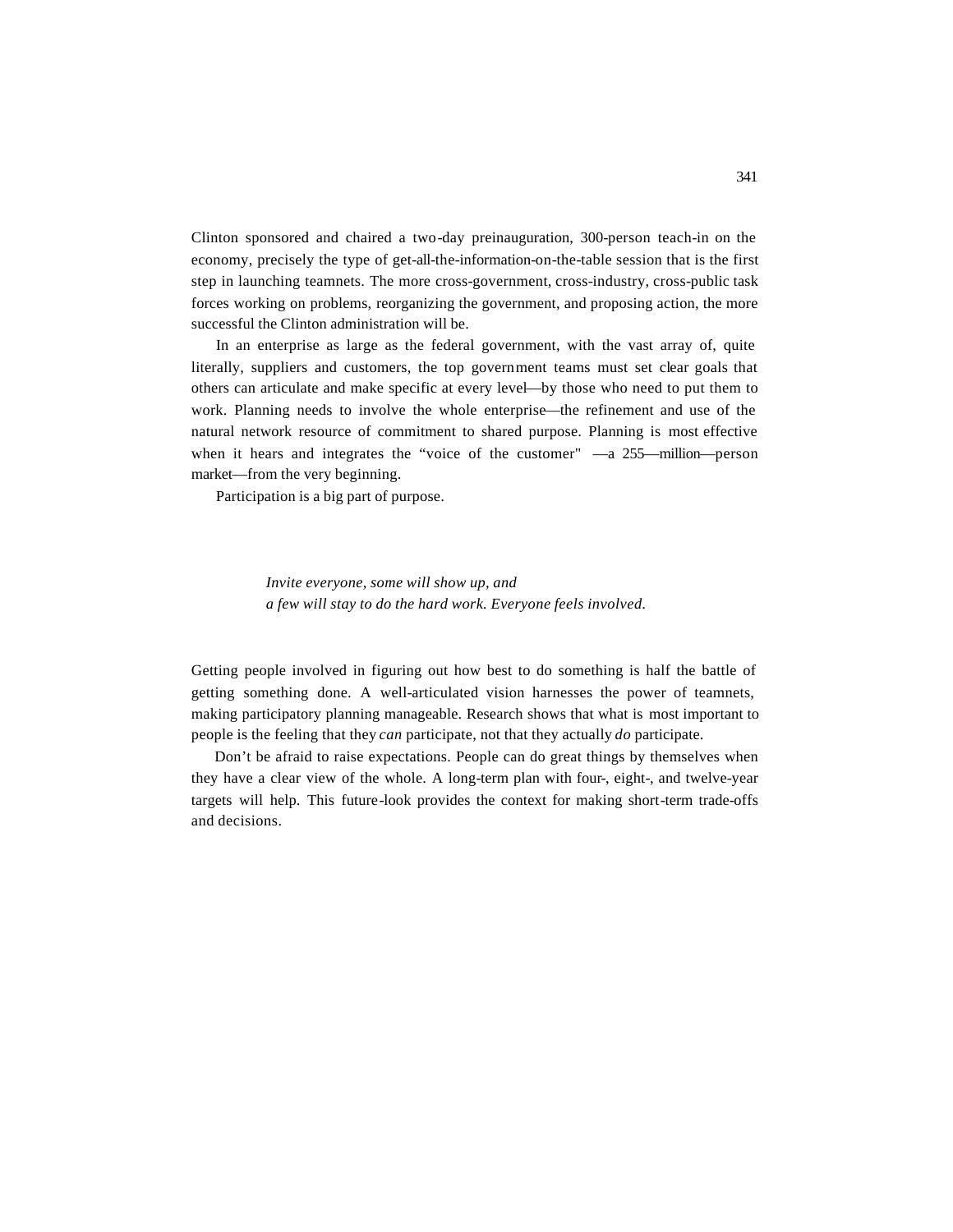Plans that sit on the shelf are dead on arrival. Plans need to be living frameworks that people use directly as management tools, then continually revise to reflect the pace of change.

## **IDENTIFY MEMBERS: 5.5 HANDSHAKES TO EVERYBODY**

Clinton's first task before he took office as president was to identify the 3,000 official members of the administration. Technically speaking, the people who occupy the political positions that the White House controls comprise its core network. The administration needs to involve every person who works in or for it, developing the plan around their part of the overall administration purposes.

But Bill Clinton must move beyond Washington, way beyond Washington. Never has a little black book meant so much. Now, he can take another lesson from academia to enhance its power further.

> *The edges of a network amplify the strongest message, not the center.*

"The strength of weak ties" is how Mark Granovetter, the social network analyst who discovered it, describes this strategy.<sup>6</sup> To get the word out, you must get beyond your immediate circle of friends to the edges; the trick is to get to their friends, and then their friends. In a few hops like this, research shows you can reach anyone in the world in 5.5 handshakes.<sup>7</sup> Thus, Clinton, the consummate networker, can amplify his message beyond his current political constituency to reach everyone.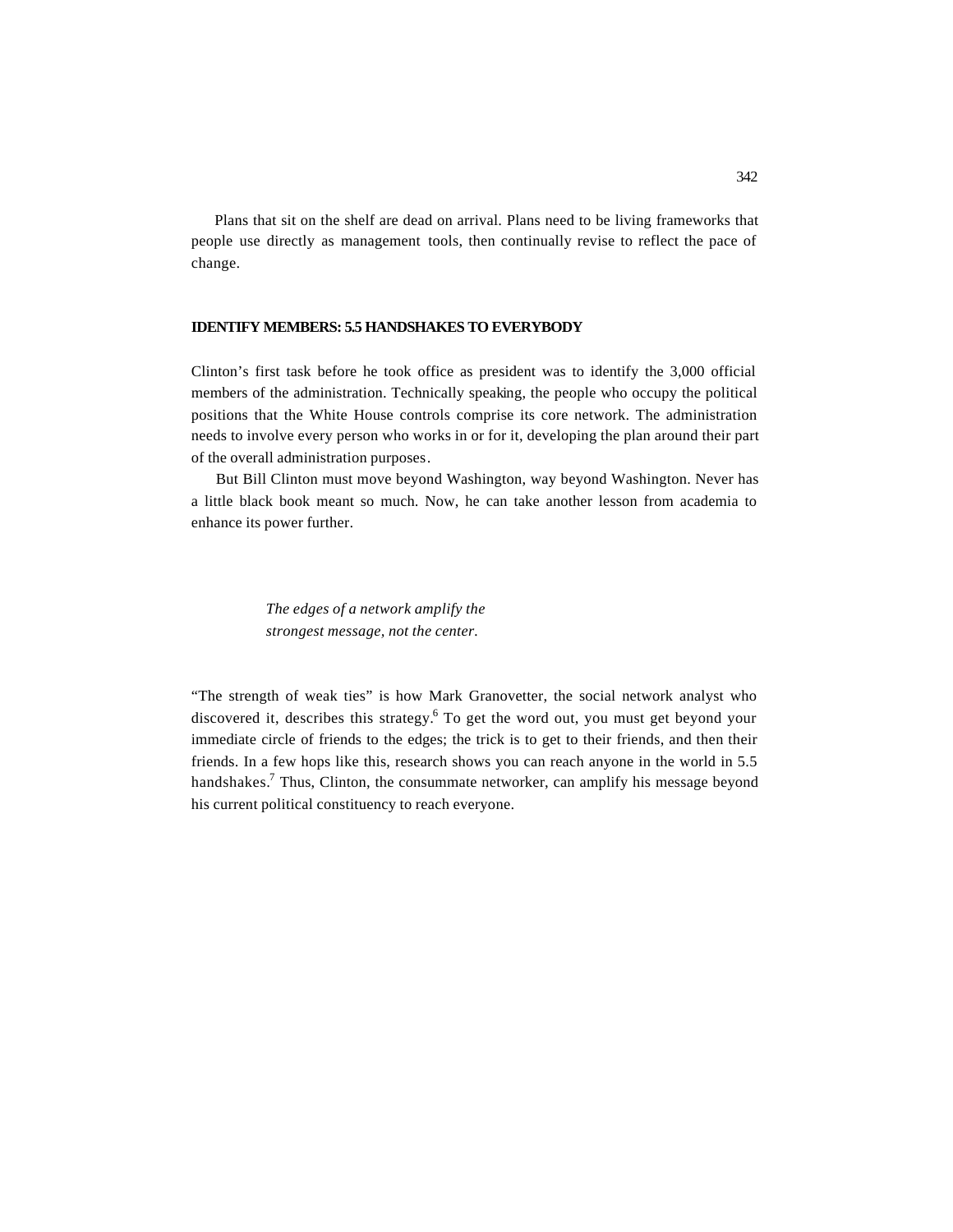## **CREATE LINKS: NETWORK SUPERHIGHWAY FOR TEAMNETS**

This is where Vice President Al Gore and the John Sculleys of the world come in. Never has such powerful technology been available to link any administration and the value chain it dominates. And never has U.S. industry been more ready to provide it—except in time of war. Among the earliest members of Congress to understand electronic networking, Al Gore, one of the first candidates to carry around a laptop computer, $8$  has proposed a high-bandwidth fiber optic "national telecommunications superhighway." The high-tech companies are ready with the world's most sophisticated networking technology, providing the infrastructure that enables people to work together at a distance.

Technical links by themselves are useless. This is an infrastructure that supports human relationships of every description, economic and social. People don't just need access to the key players in the Clinton administration; they need access all up and down the line and with one another. Imagine that in creating the electronic web we make possible the "Network Nation" that greatly facilitates teamnets at all levels, public and private.<sup>9</sup>

Democracies are about self-rule, about involving people in the decisions that affect them, and free markets of fully informed producers and consumers. Participation is vastly more possible today than it was 200 years ago, both technologically and organizationally. Participation is not just a good idea morally; it is a good idea that contributes to the bottom line and to the quality of life.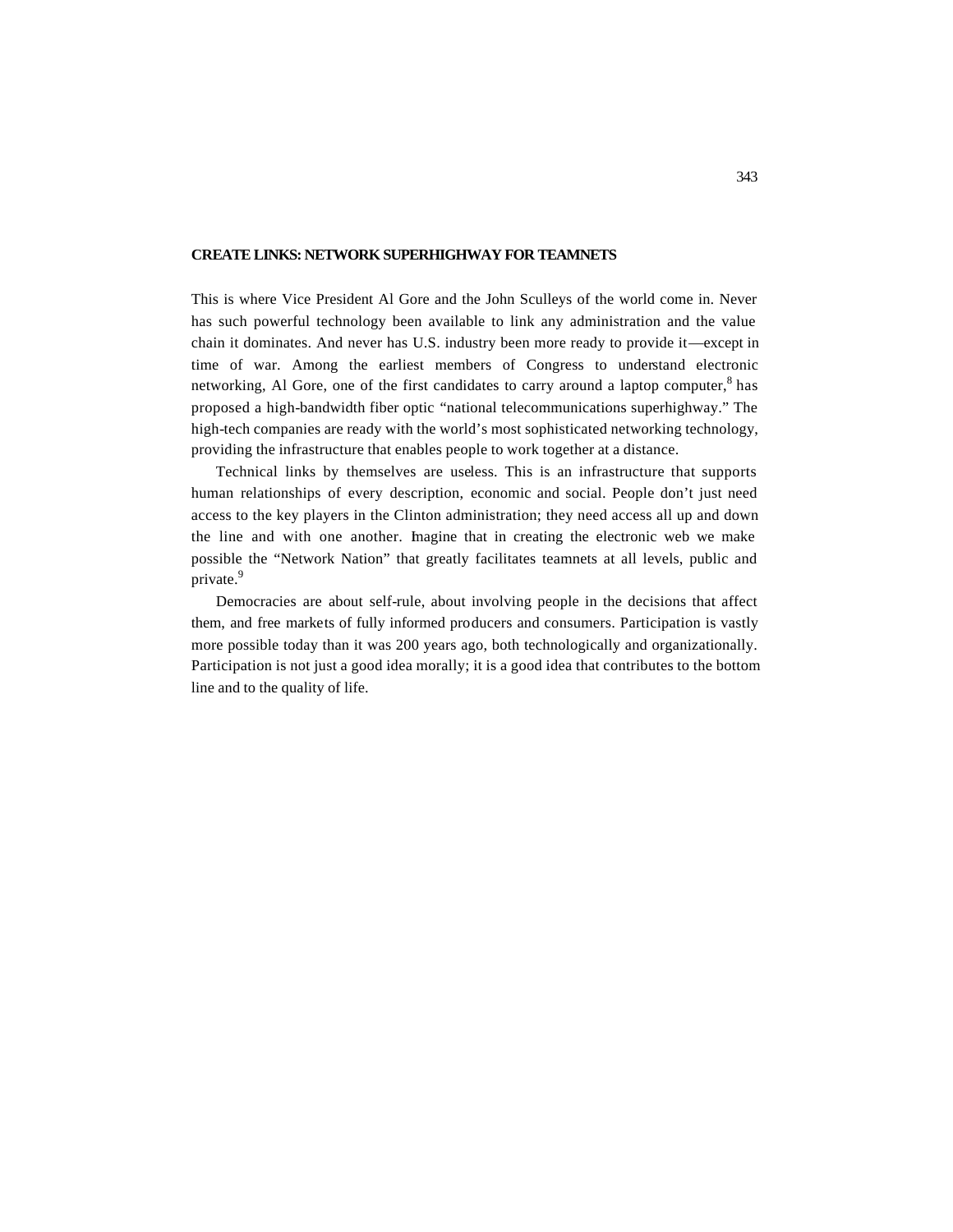## **MULTIPLY LEADERS: WE DON'T HAVE A LEADER TO WASTE**

While the presidency may seem the ultimate expression of political hierarchy, Clinton promotes multiple leadership through his team relationship with his wife, Hillary Rodham Clinton, and his newer partnership with Vice President Al Gore.

Multiplying leaders simply means recognizing that everyone has a contribution to make, and that no one can solve the world's problems alone.

> *Successful organizations of the 21st century have more than one leader.*

By recognizing all the leaders that are "out there," the country becomes stronger. Each cabinet department, agency, and interest group benefits from regarding itself as a teamnet with many leaders.

Make the 1990s "The Decade of Leaders." It was his trip to the White House—as a teenage leader—that inspired Bill Clinton to become president. Every age group, young to old, every interest group, every skin color, religion, income bracket, trade and profession, has many, many leaders. Recognize, honor, and involve them. "We don't have a leader to waste." We didn't write this line into Clinton's inauguration speech, but we certainly would have recommended it.

# **INTEGRATE LEVELS: CHIEF HIERARCH TO CHIEF NETWORKER**

The new administration becomes the new hierarchy. It can encourage—or resist—bridges and pathways to business and the rest of the society it serves. Perhaps the most difficult task for any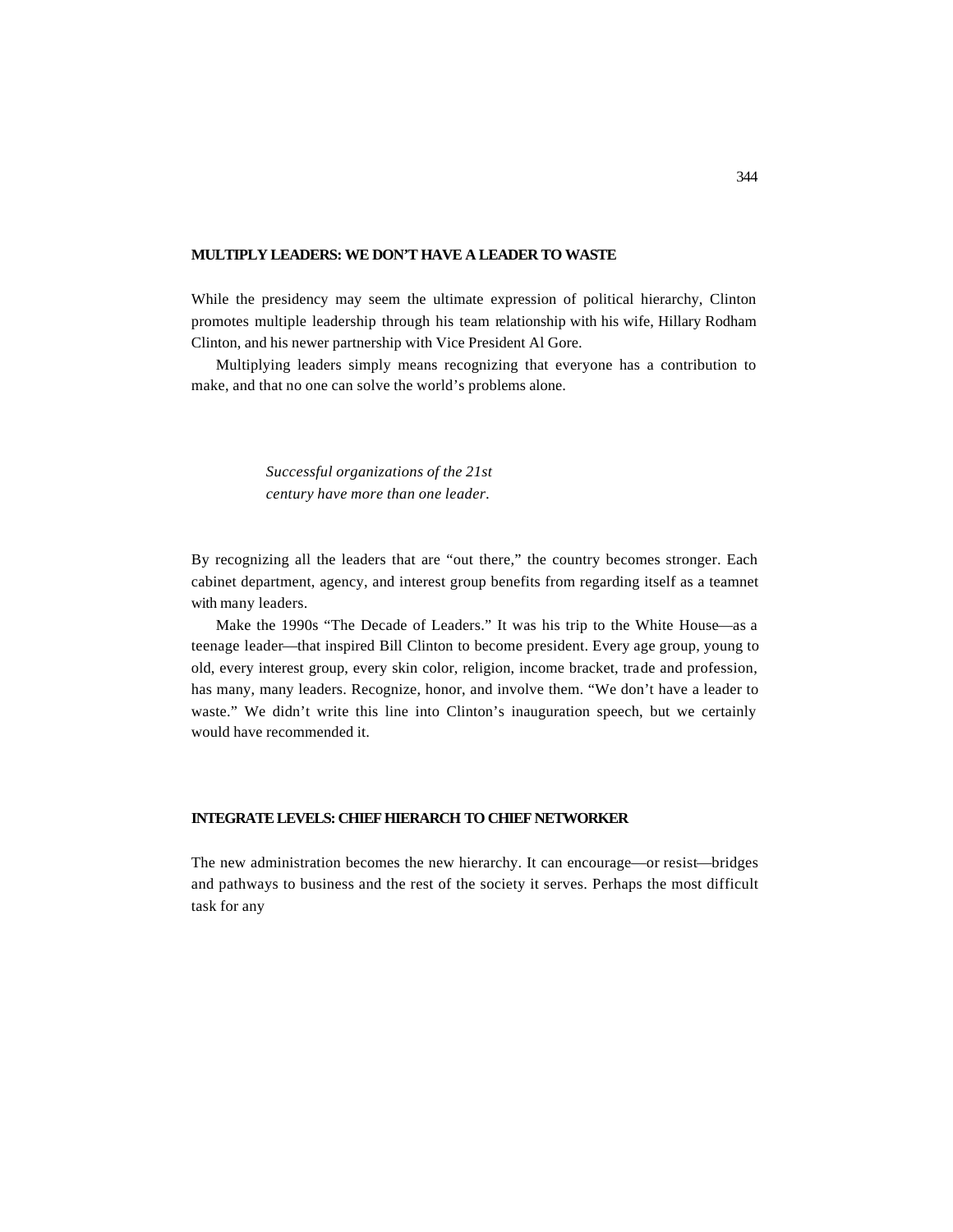networking effort is to stay connected at all the levels. The purpose of integrating levels is to keep everyone in the loop, minimizing surprises, and involving as many people as possible in an ever-renewing effort.

Unless Bill Clinton can inspire a new type of government management—one that works quickly, transcends partisan differences, and yields bottom line results for the country as a whole, there will be no domestic peace in the United States. The government needs to team with many partners. The more people the government teams with, the closer it will be to its "customer," the people.

This gets back to shared purpose and participatory planning. The Clinton administration can come up with a statement of work that scales from the Office of the President to the ban officer at the Small Business Administration and back up again. Work process design translates the Clinton "purpose" into goals that become the targets for the next level down. These sub-purposes translate into tasks that specific people can accomplish by designated dates.

Networking, as a macro-economic development strategy and a way to transform bureaucracy to improve productivity greatly, is remarkably responsive to the power of the "bully pulpit." While President Clinton can't do much about interest rates, he can do a great deal by speech and deed to show the power of teamnets. The president can significantly lower the "it can't work here" cultural barrier and the high costs incurred overcoming it by all newly forming networks.

> *The most successful organizational transitions are those where the chief hierarchy becomes the chief networker.*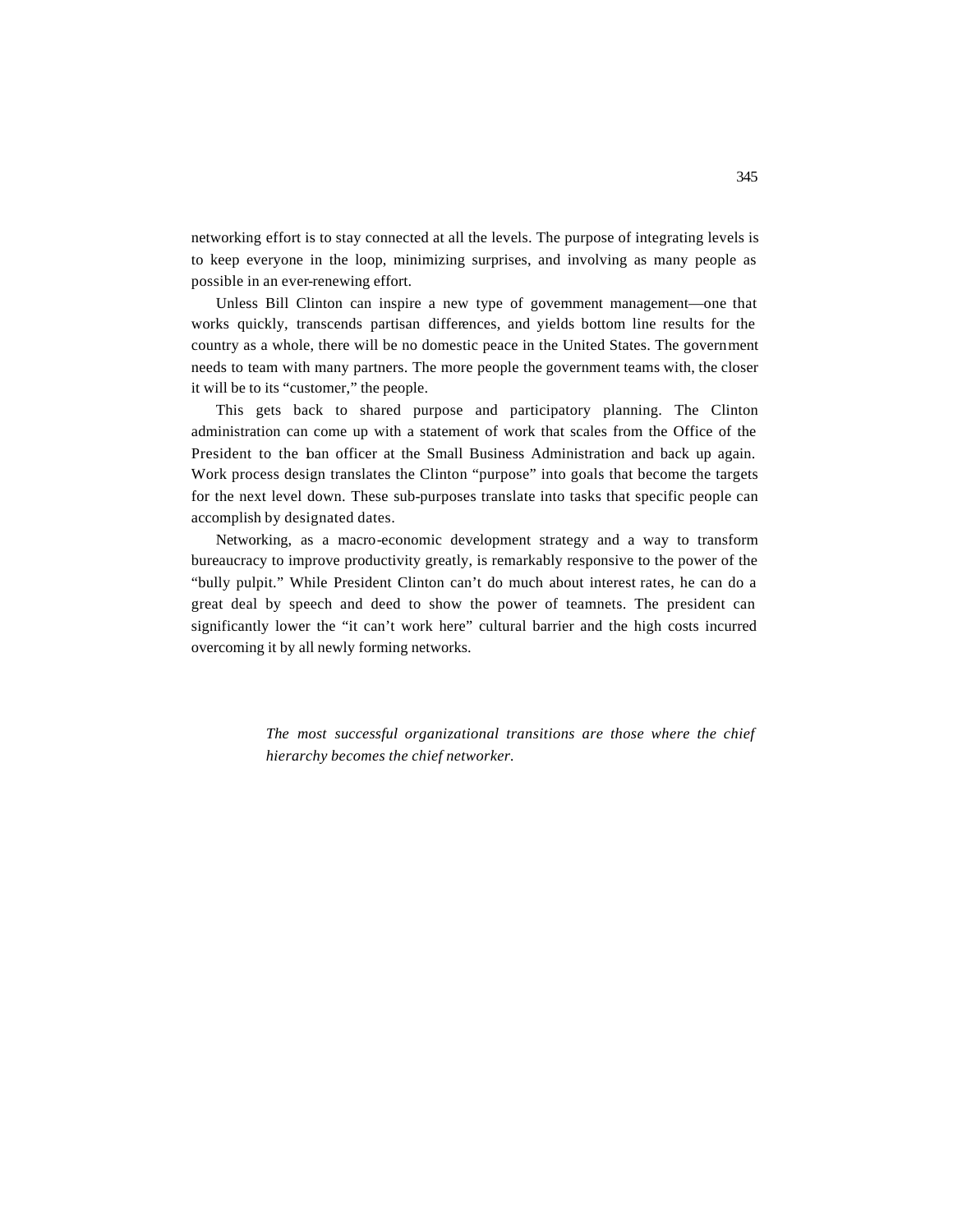# **Teamnets at the Grass Roots**

Like many other countries in the world, not only business but also the *people* of the United States are already working in the new style. Big government is the laggard.

In the last three decades, grass-roots networking has mushroomed in the United States. Countless networks involve millions of people across the country who belong to voluntary associations, from self-help groups to special interest groups. Our first book on boundary crossing teamnets, *Networking: The First Report and Directory,'<sup>0</sup>*is not about business at all. Rather it chronicles the rise of grass-roots networks in the United States in the 1960s and 1970s, including a directory of 1,500 key networks, many of which still thrive in the 1990s. Fundamentally, America's grass-roots networks are small groups at a local level. They form all manner of larger coalitions that in turn aggregate into multi-leadered movements.

Teamnets form on all sides of issues. Regardless of ideology, voluntary networks have common organizational features, and they use similar tools to connect their members. Richly networked groups can be highly effective, both inside and outside hierarchies. America's history as an individualistic democracy is nevertheless also full of numberless groupings and associations, a characteristic of such remarkable note that the famous commentator on early America, Alexis de Tocqueville, wrote in 1840:

The political associations that exist in the United States are only a single feature in the midst of the immense assemblage of associations in that country. Americans of all ages, all conditions, and all dispositions, constantly form associations. They have not only commercial and manufacturing companies, in which all take part, but associations of a thousand other kinds—religious, moral, serious, futile, extensive or restrictive, enormous or diminutive.

Since we began our research in 1979, we have corresponded with networkers in more than 70 countries and have observed network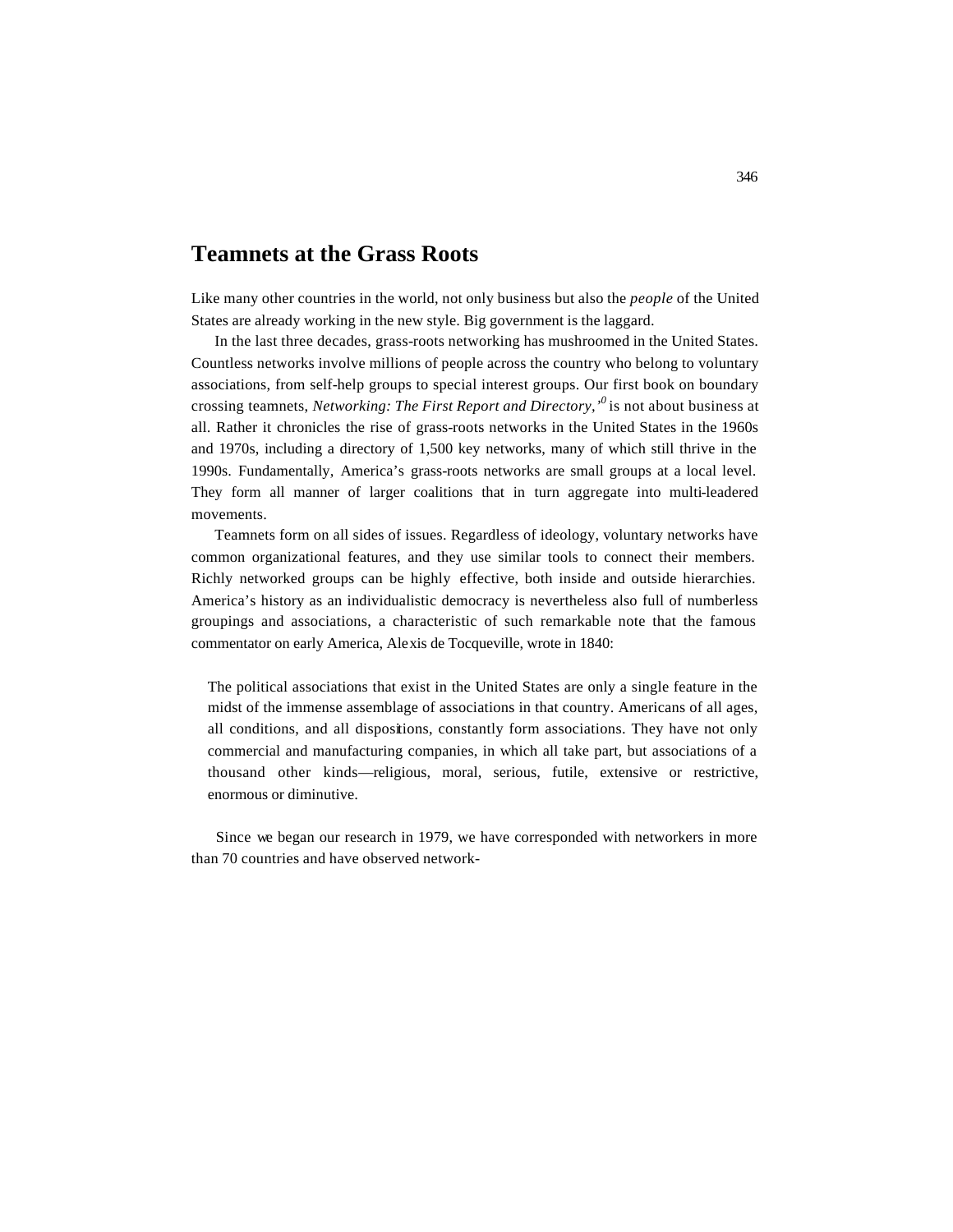ing grow from a local grass-roots activity to a global mainstream activity. Networks have impact everywhere in the world, and many networks are global in their reach.

#### **THE GODDESS OF DEMOCRACY**

**The** closing days of the 1980s left the world reeling from unprecedented events. Eastern Europe shed a half century of Soviet Communist rule, literally tearing down the wall that separated East from West. Inexorable forces unleashed in that remarkable year moved on at blinding speed to nonviolently sweep Communism from power at its very roots, the now former Soviet Union. The Cold War collapsed.

It is hard to remember how sudden this all seemed at the time. "If **I had** sat here on January 1,1989, and told you that a million people would occupy Tiananmen Square for a month, you would have said I was crazy," NBC News broadcaster Tom Brokaw said at the end of 1989 on the air. "If I had told you that I would come back to the United States with pieces of the Berlin Wall in my suitcase, you would have had me committed." That is exactly what happened, seemingly overnight.

Nowhere is this clearer than in the spring of that year in Beijing. There, Hu Yaobang, a Chinese reform leader much admired by China's long-standing democracy movement, dies. At exactly the same moment, Mikhail Gorbachev, the symbol of Communist reform, lands in Beijing, making the first Soviet state visit since Nikita Khrushchev's trip in 1959.

Instead of covering official events, reporters, who have traveled to China from all over the world to cover the Gorbachev visit, find a completely different story unfolding before their eyes.

In response to the death of Hu Yaobang, the Chinese university students and supporters of the country's prodemocracy movement, at least a million strong, occupy Tiananmen Square. No one orders them to come there and the government doesn't want them to stay. Spontaneously, the students arrive from everywhere, and before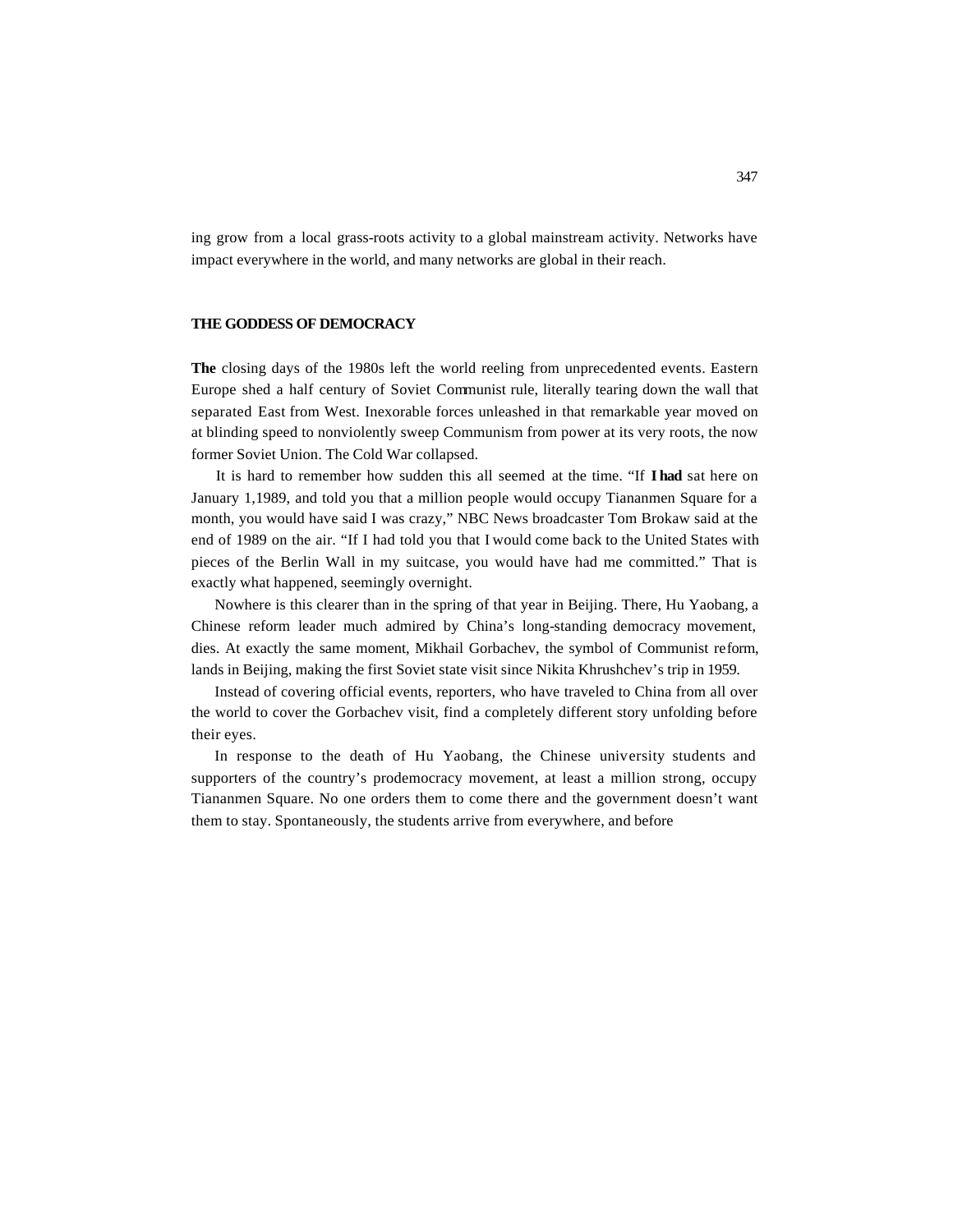they know it, they are international heroes, standing in front of television cameras linked to satellite dishes, being interviewed by the world's press.

"Did you have any inkling this was coming?" Dan Rather asks his colleague, the two standing in front of the Goddess of Democracy. The Goddess is the students' rendition of the Statue of Liberty, one output from this phenomenal experiment in self-organization. The students form three major groups: one negotiates with the government; another carries out the highly media-visible hunger strike; and a third manages logistics in the square itself (green plastic garbage bags are much in demand).

Communication explodes: wall posters, newsletters, radios, bullhorns, cassettes, photocopiers, video, fax, cellular telephone, computers. Universities, businesses, and even government offices in China allow their fax machines to send and receive. Foreign corporations, with operations in China, permit the use of their computers to send electronic mail messages. International telephone calls in and out of China increase dramatically.

It is perhaps the largest political demonstration in human history and certainly the most high-tech one. And the world is watching— live. Media feedback loops soar to a new level. "

- ? A Beijing University biology student, who heads the student delegation negotiating with the government, delivers a speech by bullhorn in Tiananmen Square.
- ? A Canadian television crew broadcasts the speech live, then interviews him.
- ? In Montreal, a television producer digitizes the video signal, and prints out a still photograph of the student.
- ? Chinese students studying there at McGill University then fax the photo back to their former classmates at Beijing University.
- ? The students in Beijing write a short story beneath the picture and photocopy it, enlarging it as they do. Then they hang it up as a wall poster.
- ? The wall poster, in turn, is broadcast on television again in an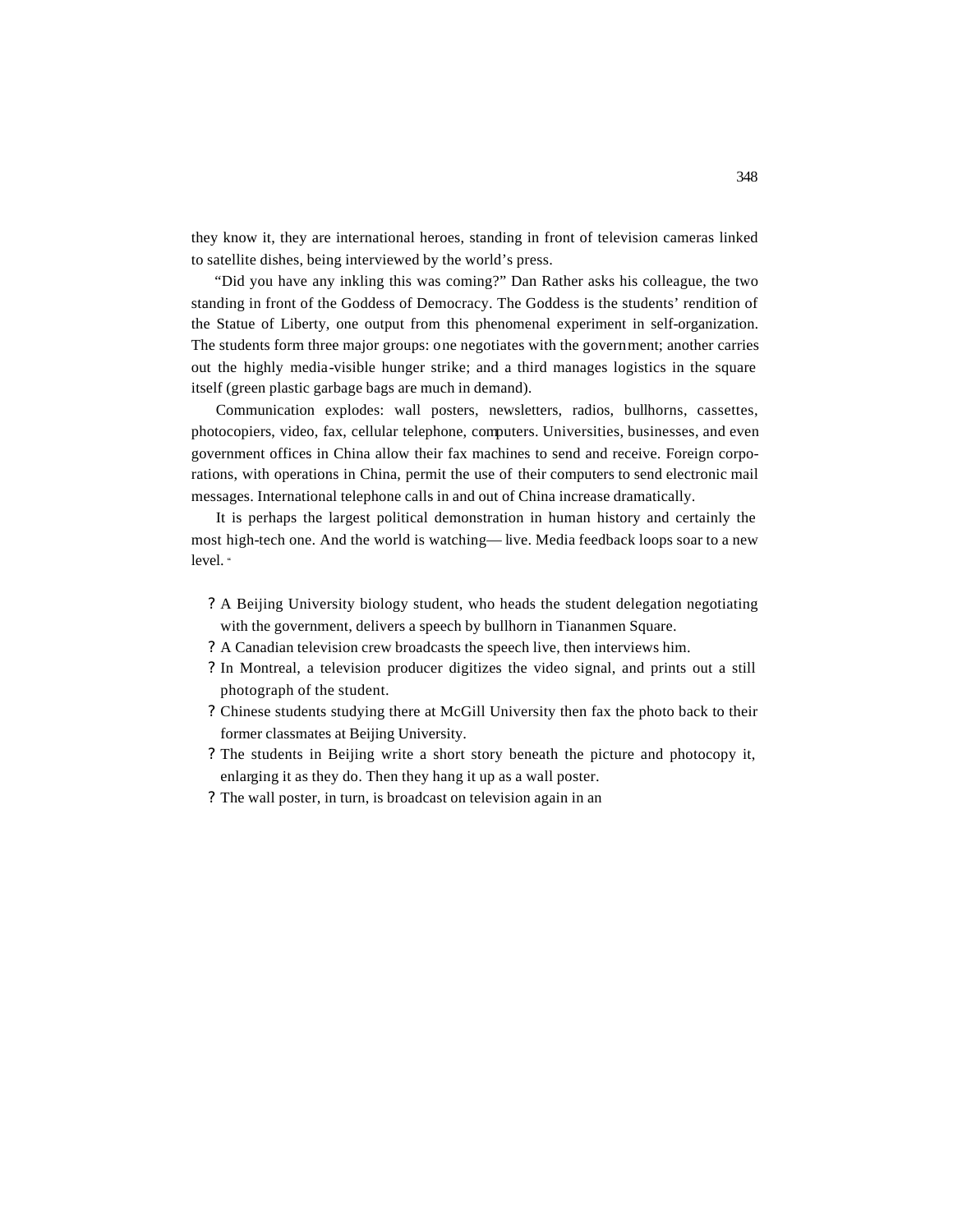eyewitness report about how students are communicating in Tiananmen Square.

Amplified bullhorn, broadcast TV, digitized photograph, phone and fax, photocopier to wall poster, and back on TV again. Just one of many full-circle feedback loops of interacting electronic technologies.

Suddenly, June 3—4. The Army opens fire on unarmed demonstrators and kills many. As the shooting continues, survivors run back and forth to telephones. Eyewitnesses phone out accounts all around the world. Reporters switch on their cellular telephones in Beijing and broadcast live and the world is watching.

# **When Business Is Like Politics**

The China story underscores the potential power unleashed at the intersection of people and technology networks, culminating in an epic clash between raw hierarchy and a democracy movement. It also shows how the voluntary response by individuals directly plugs into participation in the great events of our time. The captains of industry all around the world share the same problems as the old leaders of China. The world is changing fantastically right before their eyes and they really don't know what to do about it. So some resort to primitive ways—brute force and rigid control hierarchies. It is only a temporary measure. The guard is changing and no one can stop it.

#### **TECHNOLOGY AND ORGANIZATIONAL NETWORKS INTERACT**

More global networks lead to an increasingly interdependent global economy, largely based on business-to-business and person-to-person relationships, rather than on state-tostate linkages. The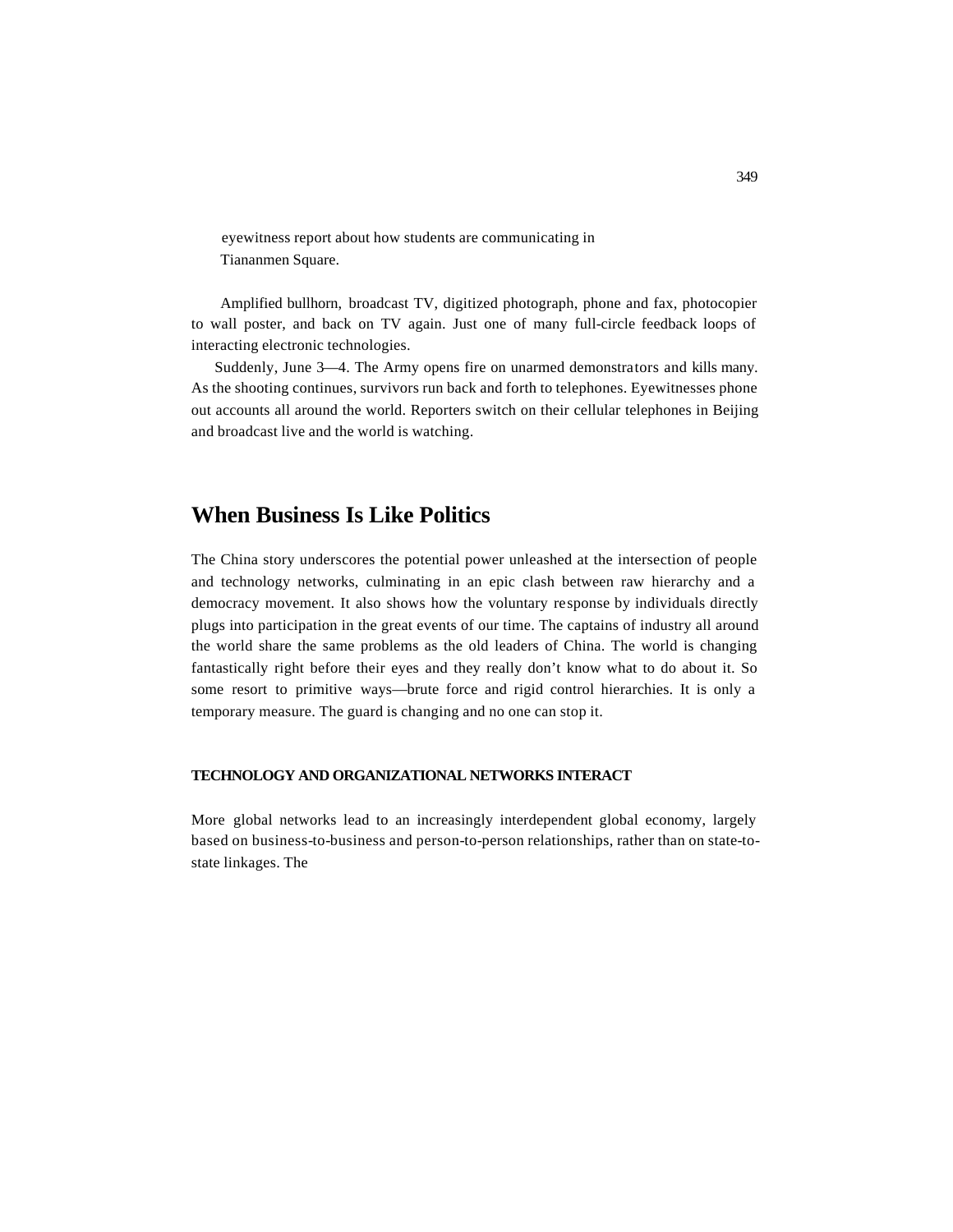number of international companies and organizations has skyrocketed in the past two decades.

To play in the world economy requires open communications. So, China's leadership, desiring to be part of the global economy, opens up communications. China did this technologically, by installing a new national telephone system, and socially, by sending large numbers of students abroad. More than 100,000 were believed to have been in other countries in 1989.

Open communication in turn stimulates a desire for democracy, for a more-open political system. In China, communications and politics created an accumulating positive feedback loop. Events escalated to the dizzying hope expressed by the Goddess of Democracy, and then crashed in the horror of the massacre.

Tiananmen Square sends a message to hierarchies everywhere: the risk of democracy.

Organizations and societies must change to effectively use new information technologies and to be part of the global economy. To be more competitive, closed societies will need to open up more. More open societies eventually lead to more democratic organization.

Does this apply to American business? Will accelerating use of electronic and digital technologies within a company lead to more decentralized and networked organizations? Will more peer-to-peer communications and distributed work drive corporate organization to less hierarchical and more democratic forms?

Imagine Deng Xiaoping, the leader of China, as the CEO of a multinational. Up from the ranks, this diminutive CEO has been a reform-minded leader, credited with saving the company years ago. Then, he installs an enterprisewide, globally distributed computer network that puts everyone in direct touch with everyone else. He pushes down decision making, encourages creativity, stimulates joint ventures, and cuts red tape.

When push comes to shove, this CEO also insists on traditional hierarchical control. He centralizes power in the hands of a small group of loyal executives. The contradictions fed by the new technologies lead the company into turmoil. Mass firings result. The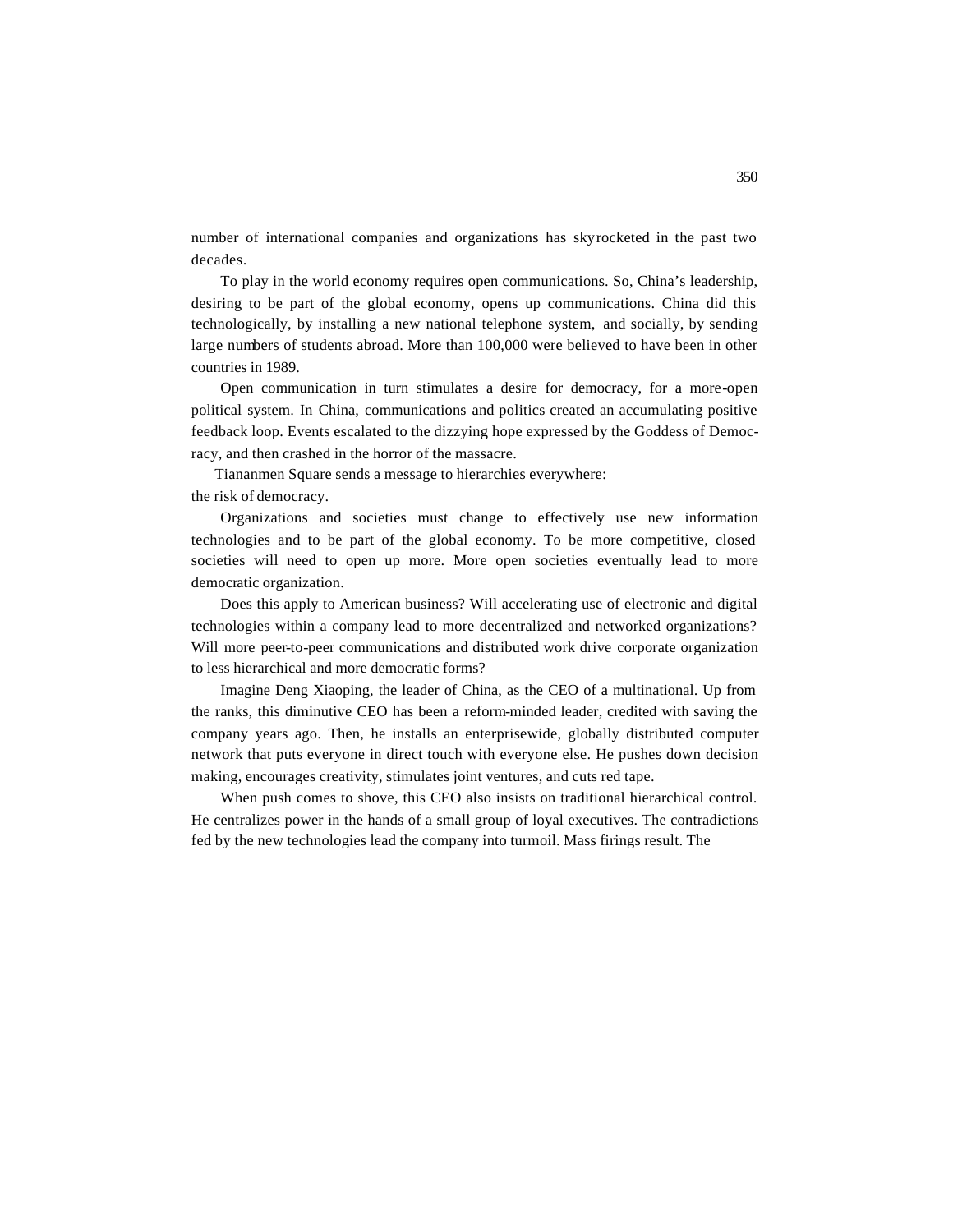"old boys" win, but the company's finances and morale are in shambles. It has severely compromised its ability to compete internationally.

It doesn't have to be this way. Rather than fighting the driving forces, put them at your back. Make them work for you. Let them provide new energy for getting where you want to go.

Corning chairman James Houghton consciously restructured his company from a traditional corporate hierarchy to a "global network" over a six-year period. He did this because it is necessary to provide the "flexibility and strength" to meet growing international competition, he says.'<sup>2</sup>

# **PARTICIPATORY DEMOCRACY**

In the broad cultural context, global networks are both the stimulus for and the sociological response to electronic and digital technology. Networks are the singular organizational response to the driving forces of information, just as hierarchy developed in the Agricultural Era and bureaucracy matured in the Industrial Era.

There is a new politics that has not come from the barrel of a gun but from communication and shared visions. Networking is the basis for a new participatory democracy that extends the bureaucratic representation system to everybody. Information and the sources of control are no longer scarce resources. It is structurally and technologically possible to participate directly in the processes of self-governance on a local, national, and global level.

*Networks link peers for a purpose.* There is immense power in myriad people voluntarily interacting to effect a common cause. Teamnets emerge as people engage with others based on their values.

There is more opportunity for more people to be leaders. Networks need more leaders than hierarchies and bureaucracies. Leadership cannot depend upon force or policies for control. Networks link work to personal values, the most compelling source of motivation without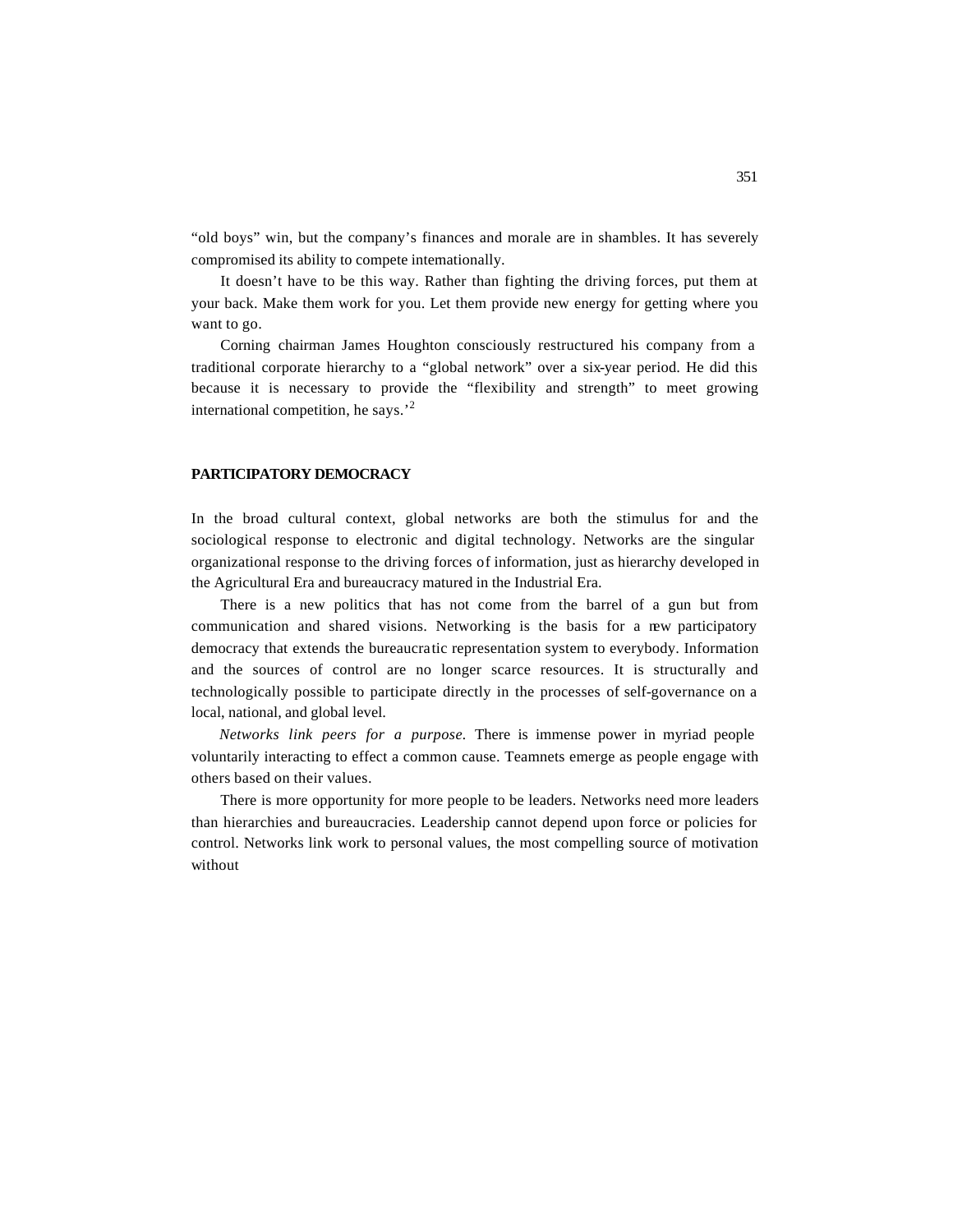coercion. When teamnets work, people feel good about their contributions, feel valued by peers, and have an increased sense of self-worth.

The teamnet approach dynamically balances and creatively strengthens both individuality and cooperation. Rosemarie Greco, a nun-turned-CEO of a \$5.7 billion bank, sums this up as one of her essential learnings:

> *There is unlimited power in the fusion of organizational vision and individual fulfillment.<sup>13</sup>*

Networking is a natural way for people to work and function in the polity. Still, we need new skills and ways of thinking about groups to take advantage of the transforming forces of our time.

## **THE BIG BOOM**

The way to play follow the leader today is to turn around and see who's behind you. In 1993, a new generation takes power, represented by a youthful president. The evidence is in that a new generation of change agents is indeed emerging.

The symbolic beginning of the baby boom generation is 1945. That year is fraught with meaning—the atom bomb drops on Hiroshima and Nagasaki, the United Nations signs its initial charter in San Francisco, and ENIAC, the first electronic computer, is switched on in Philadelphia. The baby boom grows up in the aftereffects of these events: haunted by the specter of thermonuclear war; aware of an interdependent global society balanced on a fragile planet; and the first to grapple with computers and electronic communication.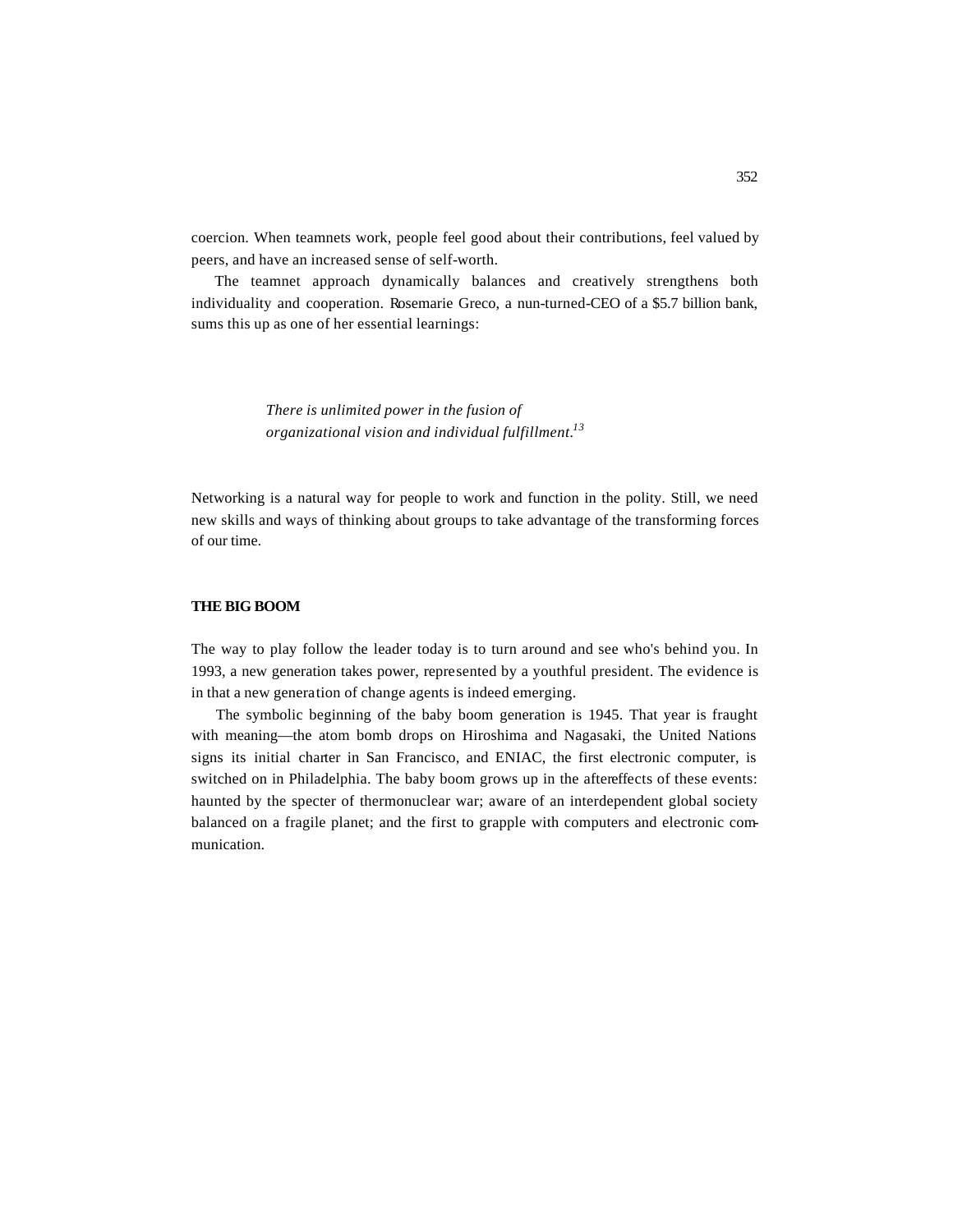To understand the unusual impact of this generation, you need only look at the numbers. Demographers often use the image of a python swallowing a pig to describe the post—World War II population bulge moving through the age brackets all around the world. Besides history, issues, and technology, the sheer numbers of this generation promote the formation of networks. So many people reach for so few traditional positions that they create an additional force to multiply positions in politics, business, and every other institution. The reason is simple:

# *Hierarchies limit the number of power seats.*

Demographers call the baby boomers an "unfavored" generation. In "favored" generations, such as the group just leaving power and the one that follows the baby boom, the number of contenders to the thrones is fewer. A relatively high proportion of a relatively small number of people fills the choice leadership positions. Conversely, in "unfavored" generations, like the baby boom, relatively few can reach the tiny top ranks of organizational pyramids. In a hierarchical world, the "boomers" are the most unfavored in history.

As the moment for taking power arrives for this generation, the "Plum Book" looks frightfully thin.'<sup>4</sup>Not only are the seats at the top limited, but the American workplace also is eliminating middle management. Between the twin forces of corporate downsizing and the simplistic flattening of organizational structures, the power spots are shrinking.

Without teamnets, this generation faces intragenerational warfare and the waste of extraordinary human resources. With teamnets, we can greatly expand leadership and encourage true empowerment.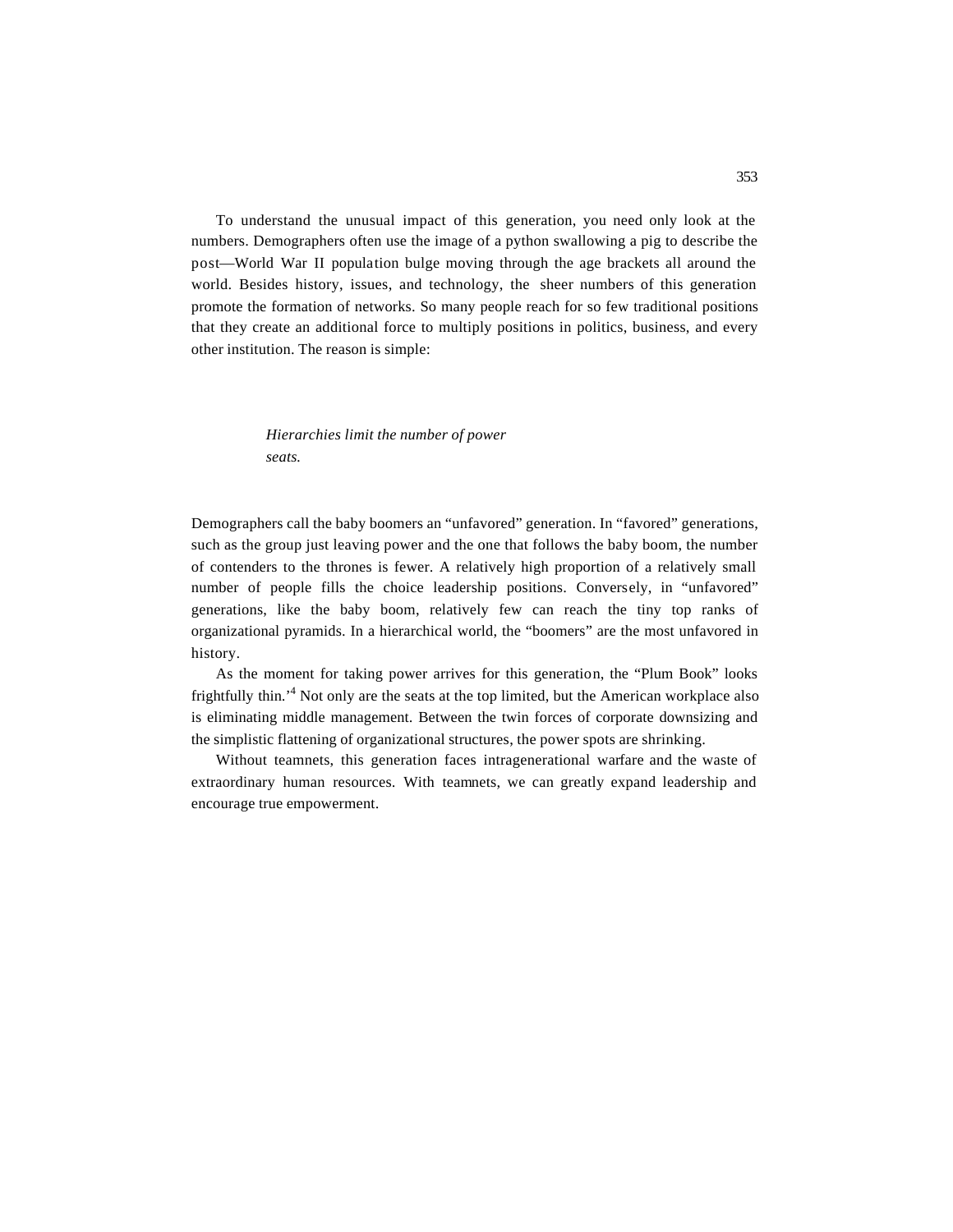## **GLOBALLY DISTRIBUTED GLOBAL WORK**

Work-at-a-distance is not only about doing business better. It is also about how we collectively can address the really big issues of our time. People are, after all, naturally distributed around the planet. We cannot solve the world's problems by bringing everyone together face-to-face in one place.

The great promise of today's networks lies in their ability to accomplish work with physically distributed groups, work traditionally done by people in the same place.

By linking physically dispersed peers—whether people, groups, organizations, or countries—local interests can engage in global purposes. Local and global are complements in networks, both intrinsically important.

Distributed work offers flexible use of resources, access to limited resources, and load balancing. Human resources in particular benefit in a globally networked organization. Access to a global workforce will progress from a value-added convenience today to an absolute necessity tomorrow. By being able to draw on a broadly based resource pool, networks also have access to a richer and more diverse skill set than is available to a collocated group.

Speed in getting new work started and speed in dissolving teams upon completion of a purpose are differentiators in the marketplace. Organizations that tap people's skills while leaving them physically in place have great competitive advantage. This flexibility translates into more responsiveness and better solutions.

Both the organization and the individual benefit from distributed work. A networked workforce is a happier and less stressed one. By greatly reducing the pressures for relocation, the costs in dollars, family stability, and community support are enormously relieved. People are happier because distributed work requires personal commitment to a project, and thus some alignment of team goals with individual goals.

Only by learning how to do networked work can everyone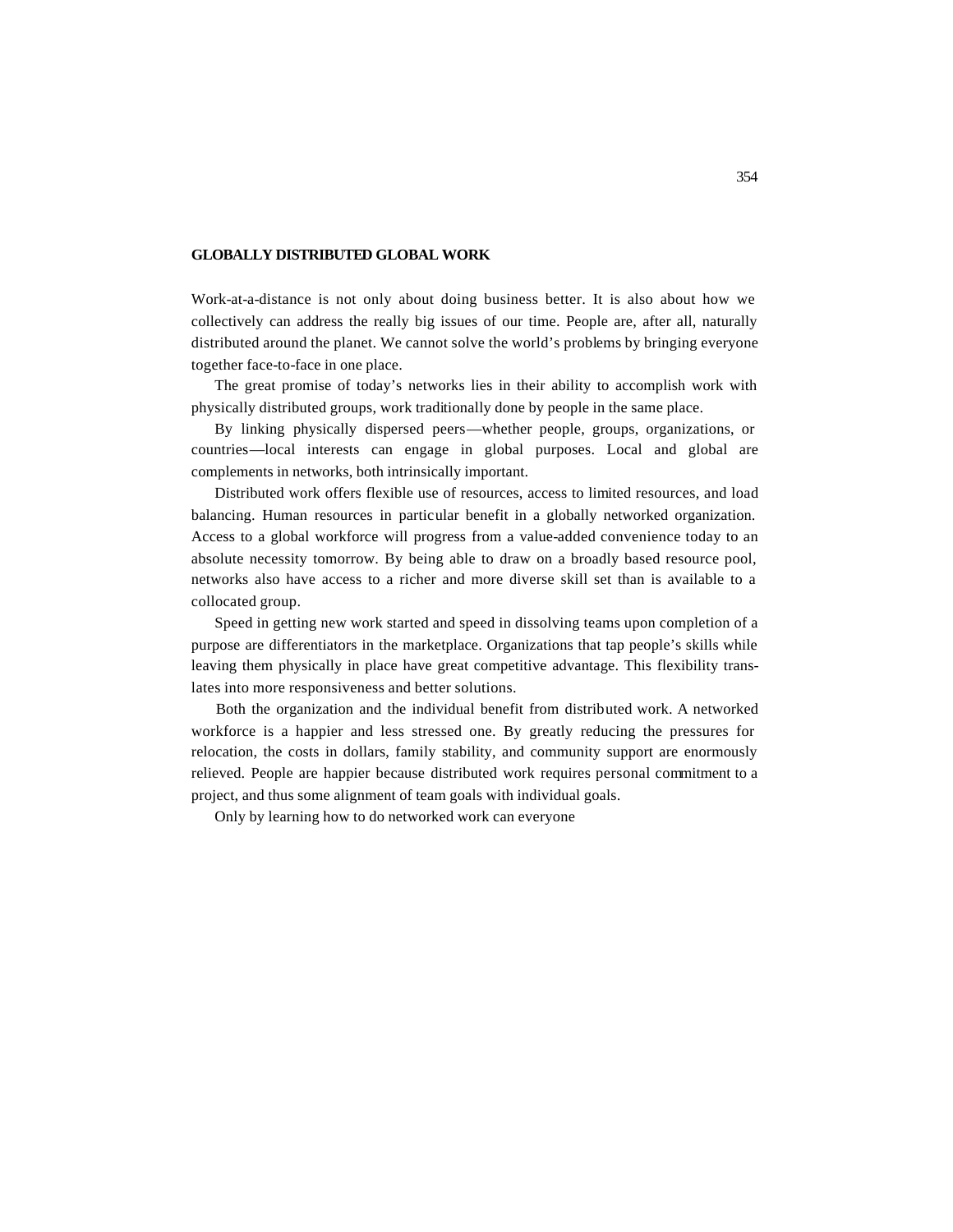affected by a complex problem come together to solve it. Humanity can avoid the inevitable alternative of authoritarian control and perpetual crisis. By creating effective teamnets, we can solve our collective problems.

What we are looking for here are planetary benefits. The synergy of the whole. A networked planet would be truly extraordinary.

## **NETWORKS OF NATIONS**

As generational transition transpires in Washington, we see the empires and superpowers of the Industrial Age completely losing their hegemony. In the early 1990s, the Soviet empire disaggregates internally and externally. Though feeling the effects of the global recession, Japan and other Asian countries are on the rise. The European Economic Community is coming of age. Leaders of the world are addressing concerns that they can resolve only on a global basis: the interlocked economy, global warming, ozone depletion, AIDS, nuclear proliferation.

If there is not to be one world government, or one or two dominant superpowers, what is the vision of how to live together on this one planet? What is a mode of world governance that will in fact work? Does a World Hierarchy served by a Global Bureaucracy seem right?

With the little-noticed death of the internationalist dream of a One World Government in the past few decades, there is a pregnant vacuum waiting to birth a new vision of global governance.

The emergence of *networks of nations* is upon us. This vision of the future sees multiple international networks where the members are sovereign nations. Each nation integrates into the global whole and yet remains an independent entity with its own integrity and substantial self-reliance.

Networks are a natural for nations, even very hierarchical ones. They protect sovereignty while increasing cooperation and benefits. Teamnets of nations are peer-based and relationship-rich ways to deal with our world's megaproblems. Myriad international relations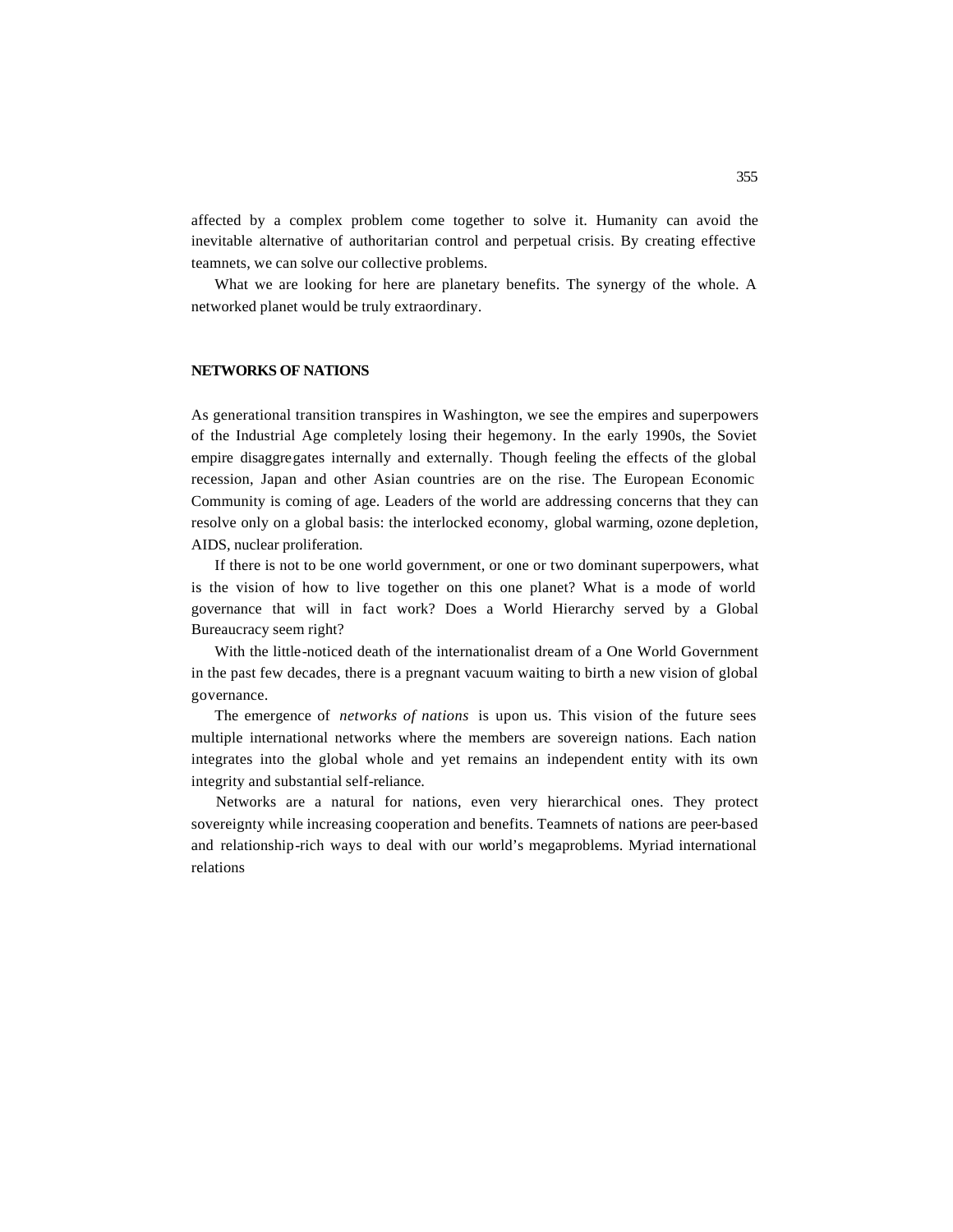at all levels—grass-roots, academic, trade, professional, religious, cultural, and personal thicken the links among the people of the world.

# **LEARNING ACROSS BOUNDARIES**

Here are some of the ways governments can take a page from business and grass-roots networks:

? Learn from business how to apply discipline to networks, leverage smaller bureaucracies, and operate in leaner, flatter hierarchies.

? Learn from the grass roots how to deliver what people want for the lowest cost with the broadest access and highest participation.

- ? Learn from the pioneers on the electronic frontier how to leverage new network technologies to involve people at every level of decision making. Electronic town meetings only scratch the surface of what's interactively possible.
- ? Learn how to quickly develop and use a global telecommunications highway to enable faster, better networking in every sector.

Here are some of the ways teamnets will affect business in the 1990s and beyond:

- ? Jobs, jobs, jobs. By revitalizing small and medium-sized companies through flexible business networks, employment will increase. Rebuilding local communities and regions through large-scale economic network development—including focus on the smallest and poorest levels through micro-enterprise development—will bring unemployment down further.
- ? The trend to restructure organizations from hierarchy to networks will accelerate. Driven by the clear business benefits of speed, flexibility, and power, networks enable companies to compete successfully on the global stage.